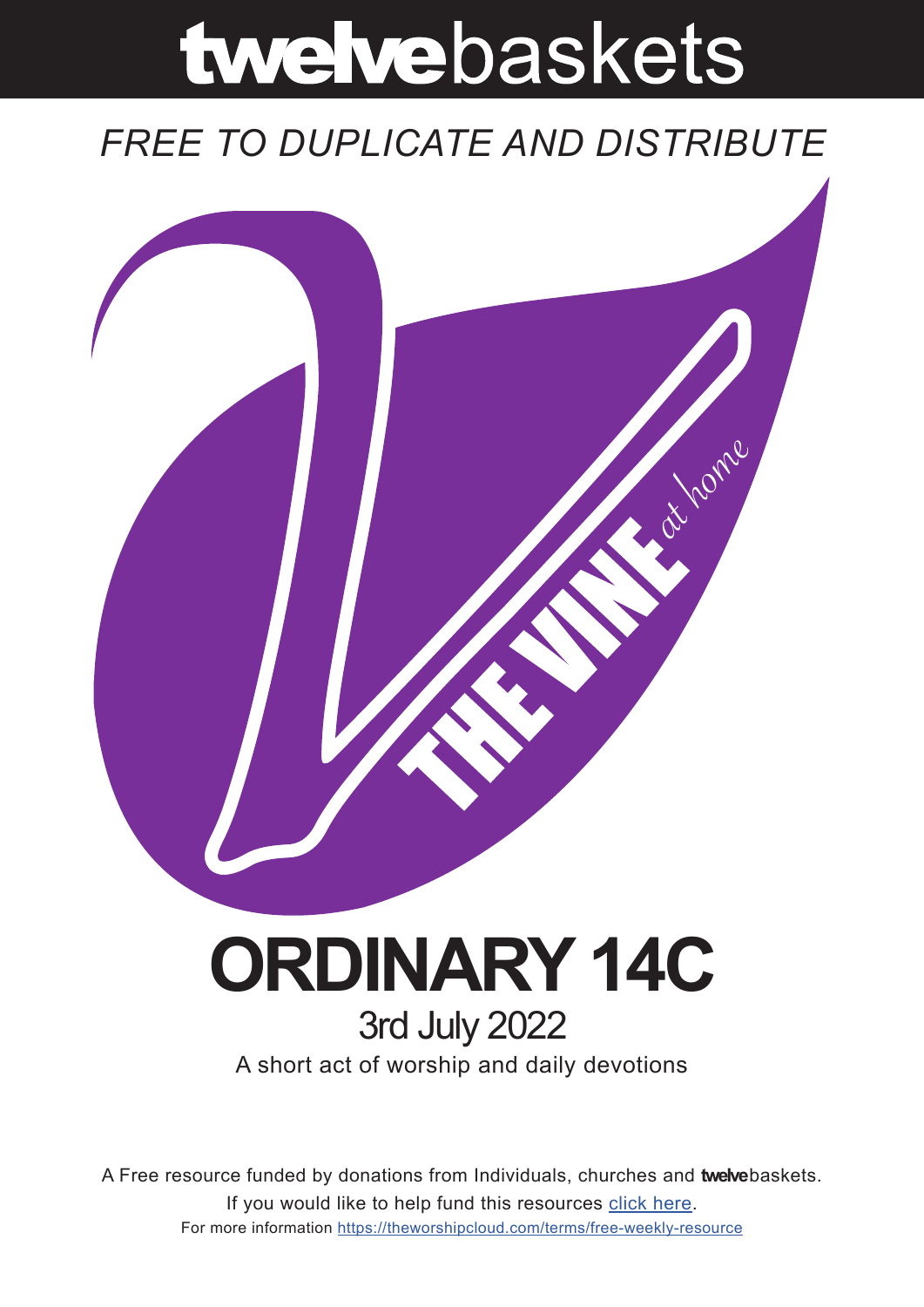#### **Opening / Centering Prayers**

Find a comfortable place to sit, and close your eyes. Rest your hands on your lap, and allow your fingers to settle in place. Take a deep breath in through your nose, and slowly let it out through your mouth

Lock your fingers together.

Think of the people you share your life with…the connections you have…the networks you are a part of…your loved ones, friends, family, colleagues.

Allow your clasped fingers to tense slightly, then relax them

Consider the way our relationships can sometimes feel strained, uncomfortable and tense. Hold all of your relationships in your heart and offer them to God

Cup your hands in front of you

Think of all the precious gifts you have received from God, The strength to face difficult situations. Friends and family, An everlasting relationship with Jesus rooted in a love beyond all understanding.

Hold out your hands palms-up in front of you.

Allow God to challenge you

To open your eyes and your heart,

Through this time of worship, may you hear God's voice, and feel called to serve To love radically, give generously and stand for justice.

Relax your hands, and rest a moment in the silence

<span id="page-1-2"></span>Amen<sup>[1](#page-1-0)</sup>

#### **Hymn:**

239 STF – Sent by the Lord am I - [YouTube](https://www.youtube.com/watch?v=2uN-oeDI7Ag)

**Reading**: [Luke 10:1-11, 16-20](https://www.biblegateway.com/passage/?search=Luke+10:1-11,+16-20&version=NRSVUE)

#### **Responding to the reading**

*"It was nevertheless considered part of a Jedi's responsibility to train the next generation of the Order. Apprentices would often go on missions with their masters."[2](#page-1-1)*

<span id="page-1-3"></span>*" Is not this the carpenter's son?" – Matthew 13:55*

<span id="page-1-0"></span><sup>&</sup>lt;sup>[1](#page-1-2)</sup> Opening prayers written by Emma Dobson

<span id="page-1-1"></span>https://starwars.fandom.com/wiki/Padawan *[2](#page-1-3)*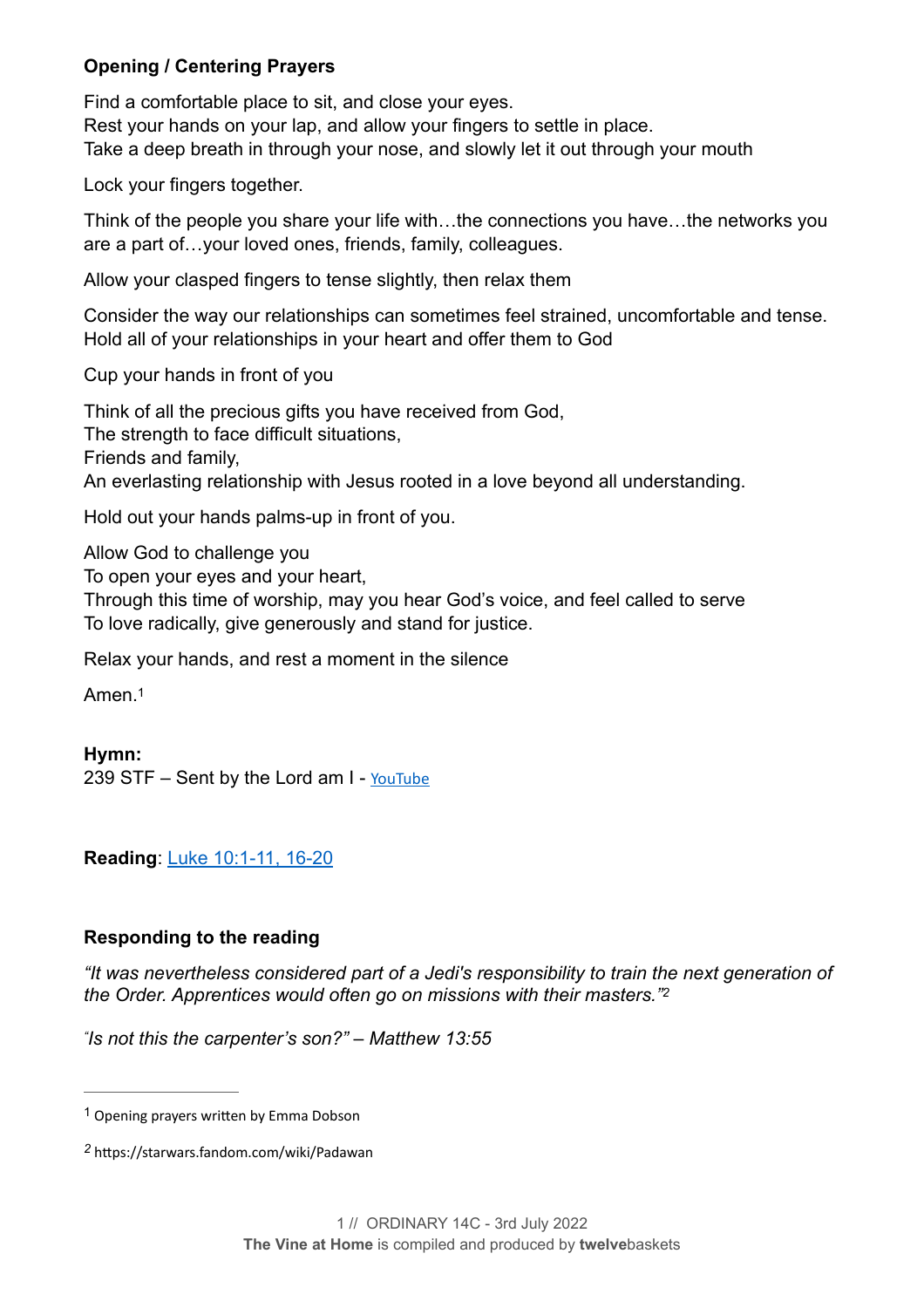*"Jesus said to them, "Very truly, I tell you, the Son can do nothing on his own, but only what he sees the Father doing; for whatever the Father does, the Son does likewise.'" – John 5:19*

Joseph, Jesus, and even Jedis from the *Star Wars* franchise have all been apprentices.

Who has nurtured you? We can spend a moment or two bringing those people to mind and thanking God for them. In this week's Gospel reading, we learn about the apprenticeship of those first disciples of Jesus.

There have been people following Jesus since his ministry began after his baptism. People listening, observing, and taking in what he said and did. In the verses preceding this week's reading, the followers have seen Jesus demonstrating how he went about his mission of proclaiming the kingdom of God. Now, Jesus commissions them to go and to continue his ministry of proclaiming the kingdom of God. He gives them final instructions about what to take with them, what to say, what they should focus on… They go… Then they return to report back and receive a debrief from Jesus. After being nurtured, after learning, the disciples are sent out on mission. Do you think the balance is right in the discipleship of your church between nurturing existing followers and going out to proclaim the kingdom of God?

Jesus sends out 70 (in the Hebrew Bible) or 72 (in the Greek translation of the Hebrew Bible) of his followers ahead of him as they journey towards Jerusalem. Within the Jewish tradition, the number seventy was used to signify the number of nations of the earth based on Genesis chapter 10. Like those of us who tune in to see who gets fired at the end of the BBC television show *The* Apprentice, perhaps the author of Luke's gospel liked a bit of anticipation too – the sending of the seventy can be seen as an anticipation of the time when the Church would go to proclaim the kingdom of God to all the nations of earth. For the author of this week's Vine reflection, there are also sadly things to repent about how some of that mission has been carried by the Church in the name of Christendom and earthly empires, to the devastation of Indigenous cultures… Jesus however is clear about what an initial evangelistic or missional approach should look and sound like:

*"Whatever house you enter, first say, 'Peace to this house!"' – Luke 10:5*

Families I have spoken to who are hosting Ukrainian guests talk about a gratitude for a place of sanctuary as well as being blessed in return by the presence of their guests as part of their family.

Spend some time looking at and thinking about these four questions, and perhaps look for a time when you could have a conversation about them, with a friend, a loved one, someone from your local church, or someone you trust.

In this week's Gospel reading, we learn about the apprenticeship of those first disciples of Jesus.

- How might their experience inform us as disciples, pupils, apprentices of Jesus today?
- How might we seek to nurture and apprentice others as the mission of proclaiming the kingdom of God is passed from generation to generation?

From individual to the family, the focus for mission then broadens again to encompass the whole community.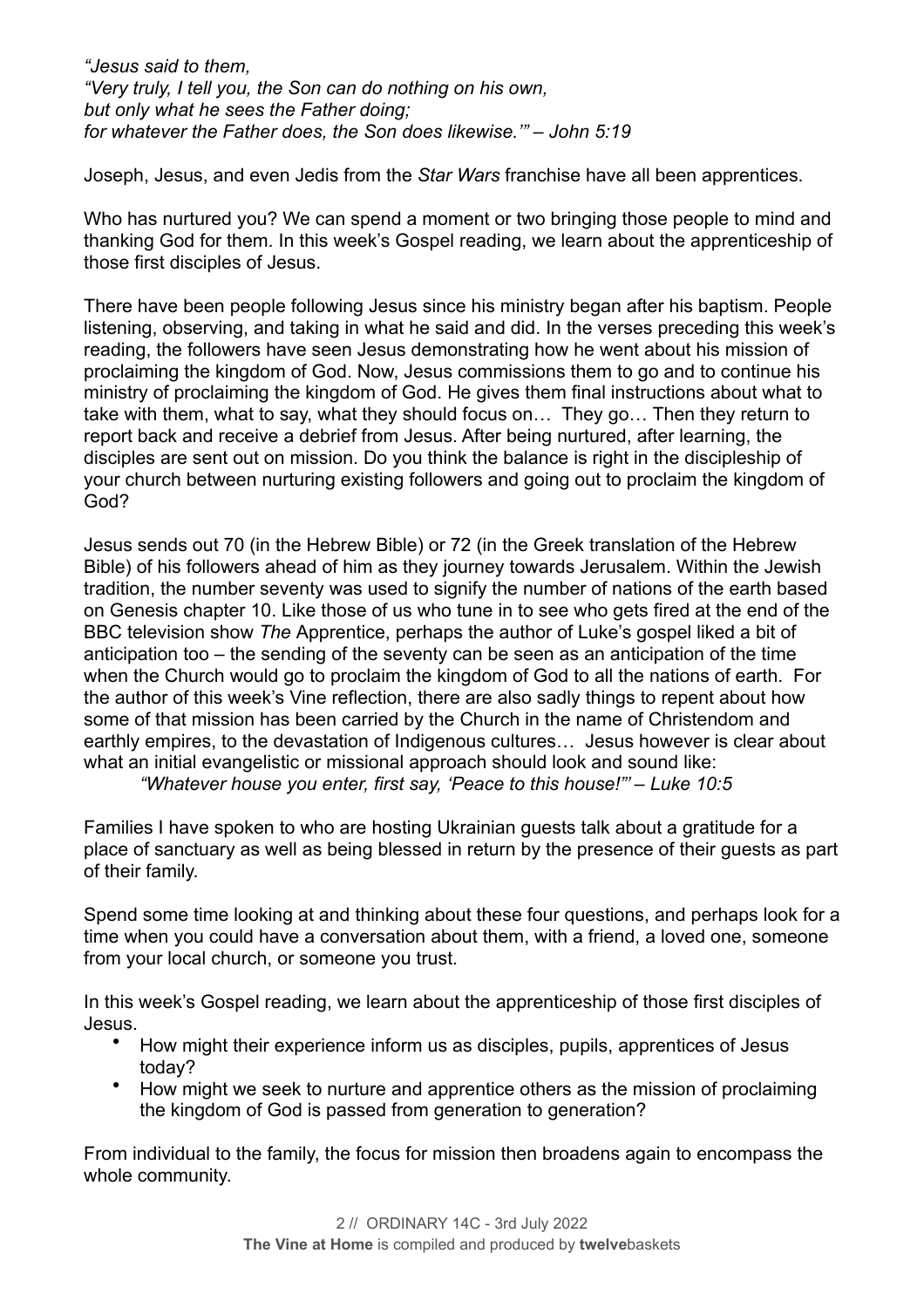- What is your church's sense of mission to the wider community beyond the church family or building?
- <span id="page-3-2"></span>• Are there signs of God's kingdom you can notice beyond the church? If so, how might you and your church join in with these aspects of God's mission?[3](#page-3-0)

#### **You may now wish to say the Lord's prayer in the translation or version with which you are most comfortable.**

#### **Hymn:**

367 STF – When I was lost, you came and rescued me - [YouTube](https://www.youtube.com/watch?v=73JuxCgFEgk)

#### **Blessing**

Go in peace, transformed by God's Spirit within you, to hear the call and respond simply: 'here I am, send me'.

<span id="page-3-3"></span>Amen.[4](#page-3-1)

#### **Prayers and Prayer Pointers for the Week**

#### **Monday 4th July**

- Here I am, send me.
- What does that look like for you, in your life, at this moment?
- Offer some prayers around this thought and idea today. Lord, show me what is mine to do. Amen.

#### **Tuesday 5th July**

- One of the songs suggested for this Sunday was 'Your love has lifted me'. You might like to listen to it again: <https://www.youtube.com/watch?v=73JuxCgFEgk>
- Do you find these words helpful? Do you enjoy the melody? Or perhaps it jars with you for some reason. Think about how the song works (or doesn't) for you, and pray into them.
- A hymn of praise to Almighty God, hallelujah. Amen.

#### **Wednesday 6th July**

Creator God, great shepherd of the sheep, fill me with your hope as I pray. Holy Spirit, give me the strength and courage for this day, fill me with the peace I need, and the joy of being surrounded by your love. Help me to notice where your love is at work in the world, and to get involved where I can. Lord of love, show me what is mine to do today. Amen.

<span id="page-3-0"></span> $3$  Reflection and questions written by James Morley – for a full reflection on a similar theme please find out if your circuit has a subscription to The Vine – email us at thevine@twelvebaskets.org.uk

<span id="page-3-1"></span><sup>&</sup>lt;sup>[4](#page-3-3)</sup> Additional prayers by Tim Baker